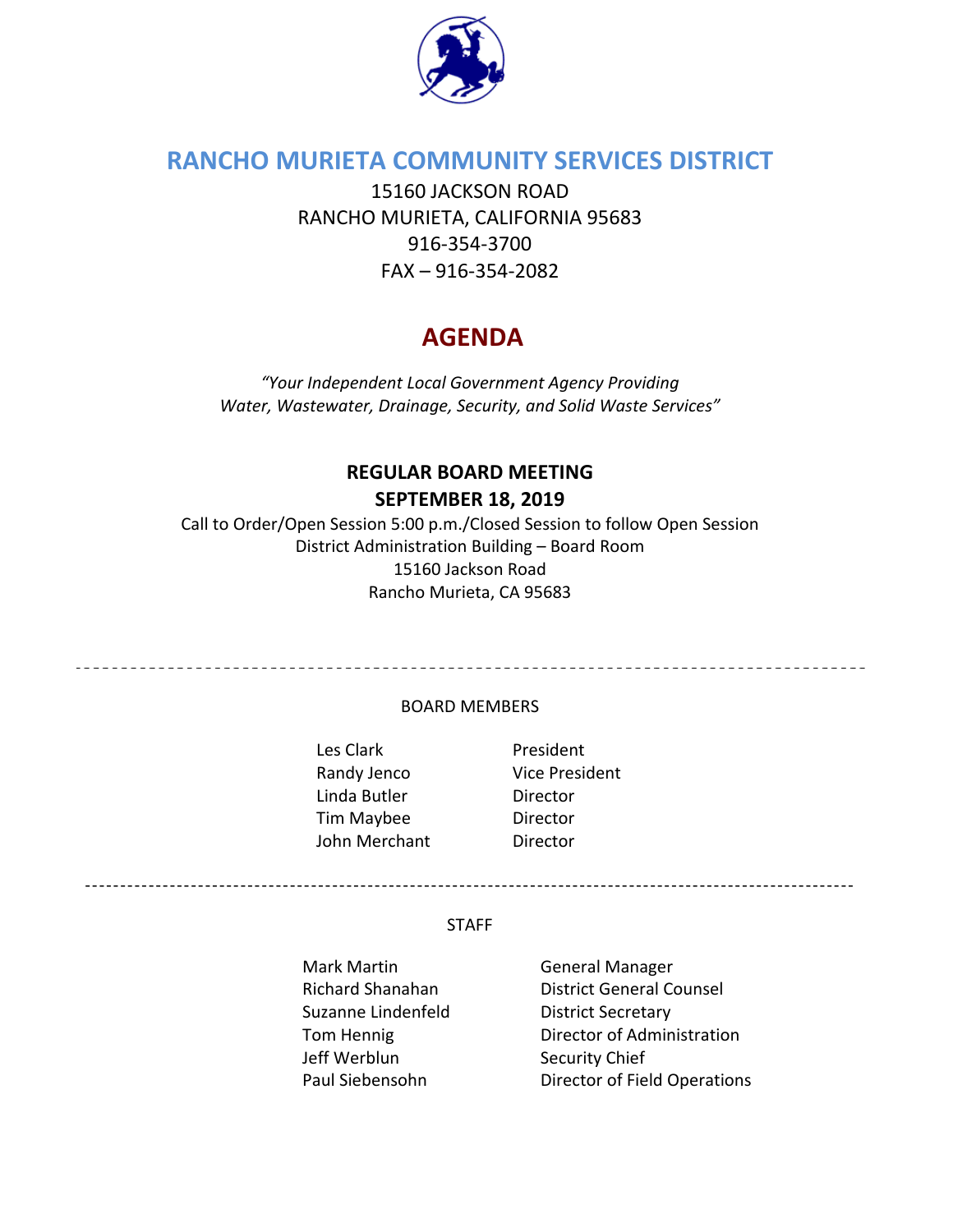# **RANCHO MURIETA COMMUNITY SERVICES DISTRICT**

SEPTEMBER 18, 2019

REGULAR BOARD MEETING

Call to Order/Open Session 5:00 p.m./Closed Session to follow Open Session

All persons present at District meetings will place their cellular devices in silent and/or vibrate mode (no ringing of any kind). During meetings, these devices will be used only for emergency purposes and, if used, the party called/calling will exit the meeting room for conversation. Other electronic and internet enabled devices are to be used in the "silent" mode. Under no circumstances will recording devices or problems associated with them be permitted to interrupt or delay District meetings.

# **AGENDA**

ESTIMATED RUNNING TIME

### **1. CALL TO ORDER** ‐ Determination of Quorum – President Clark **(Roll Call)** 5:00

#### *2.* **CONSIDER ADOPTION OF AGENDA** (Motion)

*The Board will discuss items on this agenda, and may take action on those items, including informational items and continued items. No action or discussion will be undertaken on any item not appearing on the agenda, except that (1) directors or staff may briefly respond to statements made or questions posed during public comments on non‐agenda items, (2) directors or staff may ask a question for clarification, make a brief announcement, or make a brief report on his or her own activities, (3) a director may request staff to report back to the Board at a subsequent meeting concerning any matter or request staff to place a matter on a future Board meeting agenda, and (4)* the Board may add an item to the agenda by a two-thirds vote determining that there is a need to *take immediate action and that the need for action came to the District's attention after posting the agenda.*

The running times listed on this agenda are only estimates and may be discussed earlier or later than shown. At the discretion of the Board, an item may be moved on the agenda and or taken out of *order. TIMED ITEMS as specifically noted, such as Hearings or Formal Presentations of community‐ wide interest, will not be taken up earlier than listed.*

- *3.*  **CONSENT CALENDAR** (Motion) **(Roll Call Vote)** *(5 min.) All items in Agenda Item 3 will be approved as one item if they are not excluded from the motion adopting the consent calendar*. **A.** Approval of Board Meeting and Committee Meeting Minutes
	- *1. August 21, 2019 Regular Board Meeting Minutes*
	- *2. August 30, 2019 Special Board Meeting Minutes*
	- *3. September 5, 2019 Communications Committee Meeting Minutes*
	- *4. September 5, 2019 Security Committee Meeting Minutes*
	- *5. September 10, 2019 Personnel Committee Meeting Minutes*
	- *6. September 10, Improvements Committee Meeting Minutes*
	- *7. September 10, 2019 Finance Committee Meeting Minutes*
	- *8. September 13, 2019 Special Finance Committee Meeting Minutes*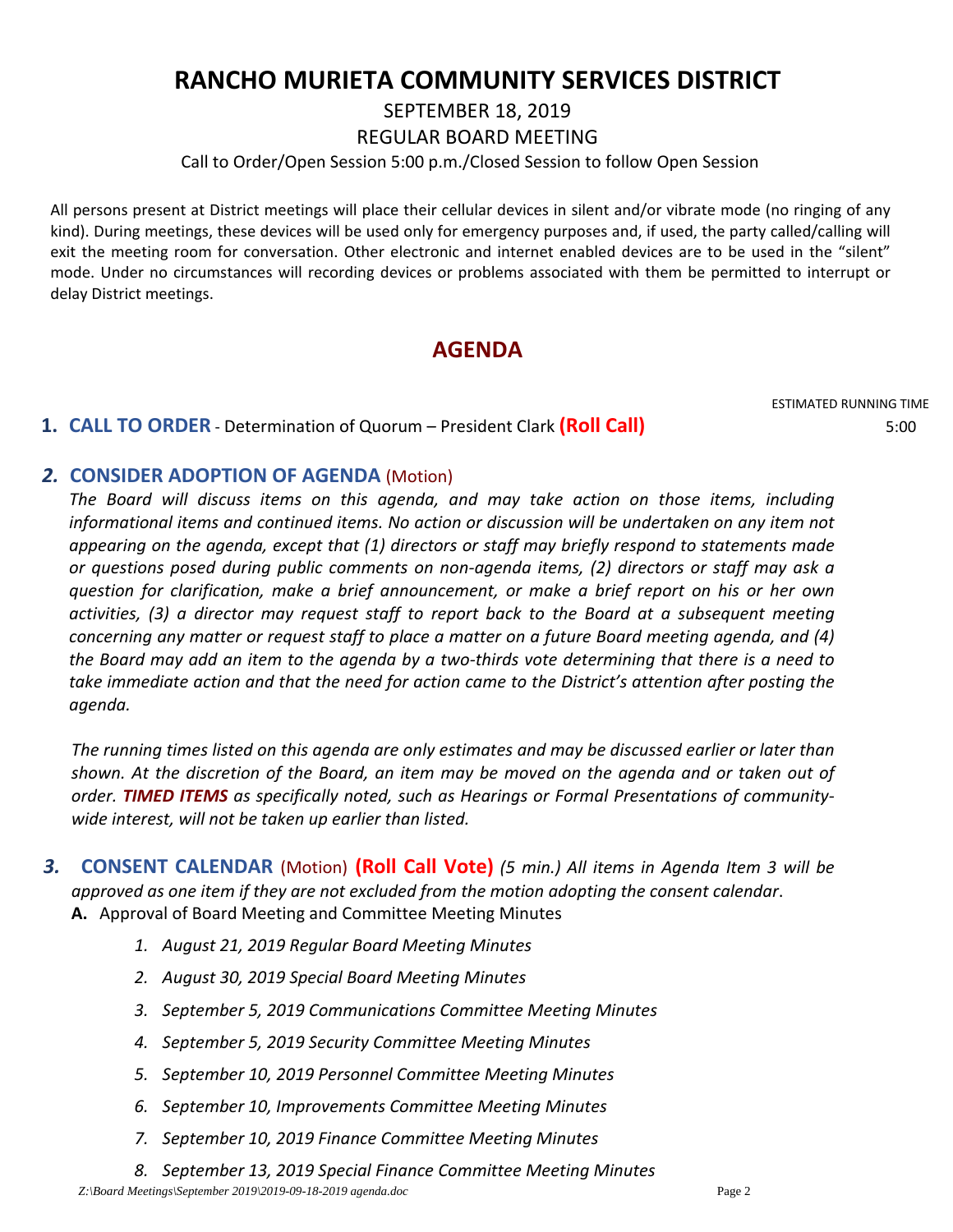- **B.** Approval of Bills Paid Listing
- *4.* **STAFF REPORTS** (Receive and File)
	- **A.** General Manager's Report
	- **B.** Administration/Financial Report
	- **C.** Security Report
	- **D.** Utilities Report
- **5. CONSIDER CONFERENCE/EDUCATION OPPORTUNITIES** (Discussion/Action) (Motion)
- **6. EMPLOYEE ANNOUNCEMENTS, PROMOTIONS, COMMENDATIONS, AND KUDOS**

## **7. REVIEW DISTRICT MEETING DATES/TIMES FOR OCTOBER 2019**

- **A.** Personnel October 1, 2019 at 7:30 a.m.
- **B.** Improvements October 1, 2019 at 8:00 a.m.
- **C.** Finance October 1, 2019 at 10:00 a.m.
- **D.** Communications October 3, 2019 at 9:00 a.m.
- **E.** Security October 3, 2019 at 10:00 a.m.
- **F.** Regular Board Meeting October 16, 2019 ‐ Open Session at 5:00 p.m.

# **8. CORRESPONDENCE**

### **9. COMMENTS FROM THE PUBLIC**

*Members of the public may comment on any item of interest within the subject matter jurisdiction of the District and any item specifically agendized. Members of the public wishing to address a specific agendized item are encouraged to offer their public comment during consideration of that* item. With certain exceptions, the Board may not discuss or take action on items that are not on the *agenda.* 

If you wish to address the Board at this time or at the time of an agendized item, as a courtesy, *please state your name and address. Speakers presenting individual opinions shall have 3 minutes to speak. Speakers presenting opinions of groups or organizations shall have 5 minutes per group.*

- *10.* **CONSIDER APPROVAL OF WATER RIGHT PERMIT TIME EXTENSION PROPOSAL** (Discussion/Action) **(Motion) (Roll Call Vote)** *(10 min.)*
- *11.* **CONSIDER APPROVAL OF PROPOSED ENVIRONMENTAL COMPLIANCE WORKER POSITION DESCRIPTION** Discussion/Action) **(Motion) (Roll Call Vote)** *(10 min.)*
- *12.* **CONSIDER APPROVAL OF REIMBURSEMENT PAYMENT TO COSUMNES RIVER LAND LLC RELATING TO THE CONSTRUCTION OF LEGACY LANE 12" RECYCLED WATER LINE** (Discussion/Action) **(Motion**) *(5 min.)*